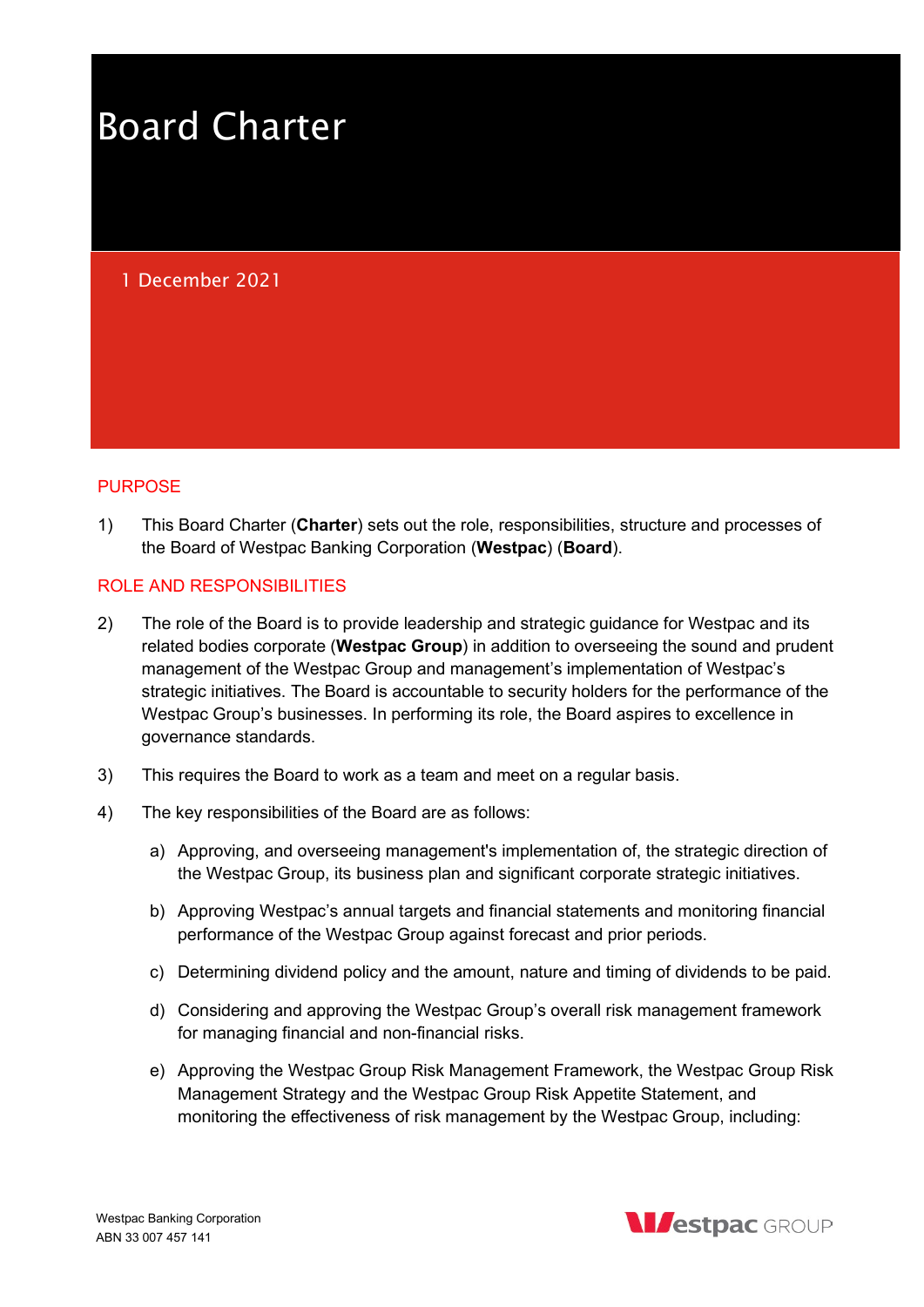- satisfying itself through appropriate reporting and oversight that appropriate internal control mechanisms are in place and are being implemented in accordance with regulatory requirements;
- satisfying itself that policies and processes are developed for risk-taking that are consistent with the Westpac Group Risk Management Framework, the Westpac Group Risk Management Strategy and the Westpac Group Risk Appetite Statement;
- satisfying itself that management is monitoring and managing all material risks consistent with the Westpac Group's strategic objectives, the Westpac Group Risk Appetite Statement and policies approved by the Board; and
- satisfying itself that the operational structure of the Westpac Group facilitates effective risk management.
- f) Forming a view of the risk culture within the Westpac Group and the extent to which that supports the ability of the Westpac Group to operate consistently within the Westpac Group Risk Appetite Statement and oversee the identification of, and steps taken to address, any desirable changes to risk culture.
- g) Approving policies and frameworks required to be approved by the Board.
- h) Making an annual declaration to the Australian Prudential Regulation Authority (APRA) on risk management in accordance with regulatory requirements.
- i) Assessing and determining whether to accept risks beyond the approval discretion provided to management.
- j) Maintaining an ongoing dialogue with Westpac's external auditors and, where appropriate, principal regulators, to provide reasonable assurance of compliance with all regulatory requirements.
- k) Considering the social, ethical and environmental impact of the Westpac Group's activities, setting standards and monitoring compliance with Westpac's sustainability policies and practices.
- l) Approving the appointment and termination of the external auditor (including associated recommendations to shareholders for approval).
- m) Receiving recommendations from the Board Remuneration Committee (BRC) and reviewing and approving Non-executive Directors' Board and Committee fees, including fees for Westpac Non-executive Directors appointed to Westpac Group subsidiaries, subject to the Board fee pool approved by shareholders.
- n) Selecting, appointing and determining terms of appointment of the Chief Executive Officer (CEO) and Chief Financial Officer.
- o) Determining the corporate goals and objectives relevant to the remuneration of the CEO and evaluating the performance of the CEO in light of these objectives.
- p) Receiving recommendations from the BRC and approving individual remuneration levels (including long-term and short-term incentive targets and outcomes) and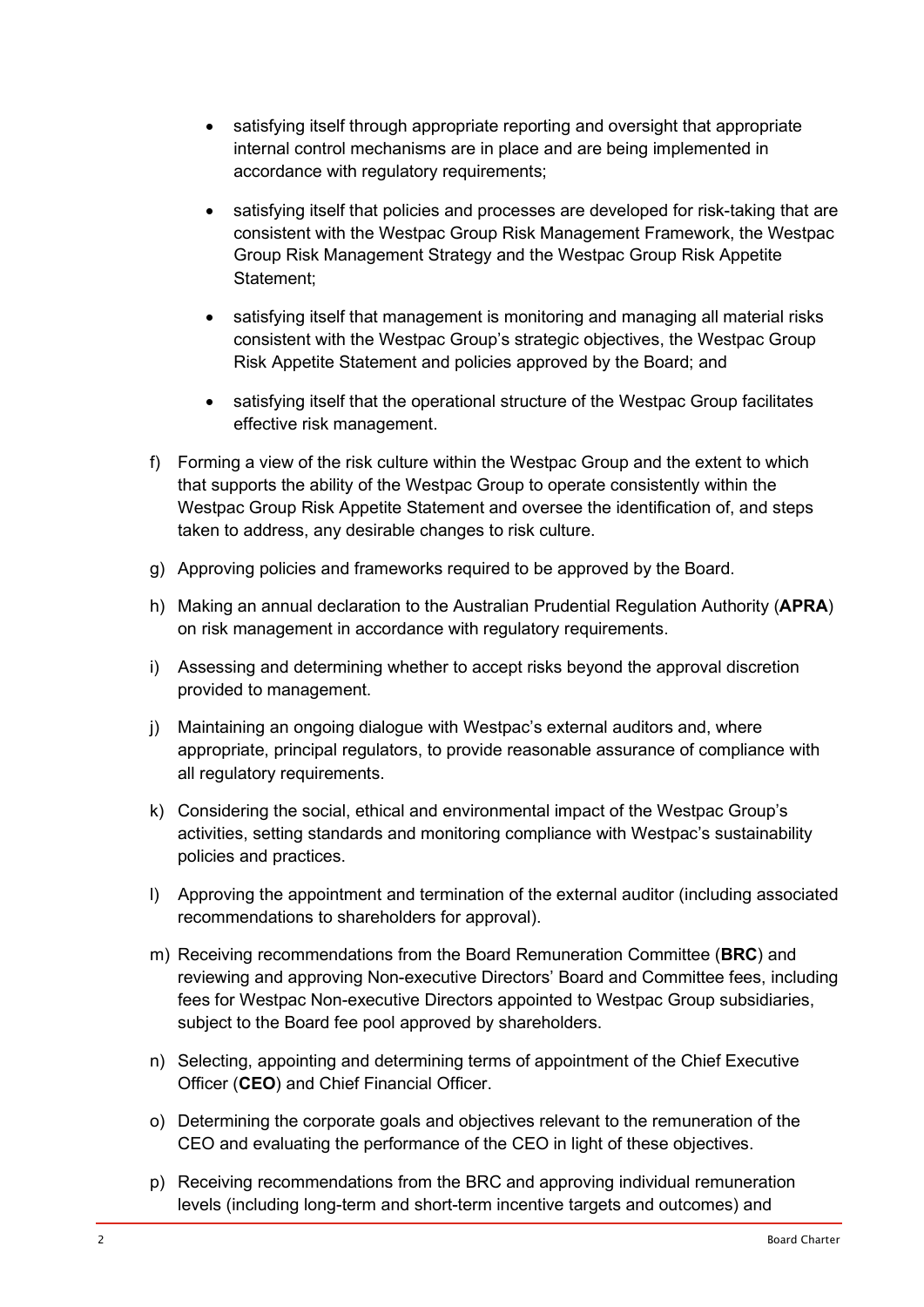adjustments (including forfeiture and clawback) to variable remuneration where appropriate for members of executive management (Group Executives), other executives who report directly to the CEO, any other accountable persons under the Banking Executive Accountability Regime, and any other person the Board determines.

- q) Approving the appointment of Group Executives, the General Manager Group Audit and any other person the Board determines and monitoring the performance of Group Executives.
- r) Approving the Westpac Group's Remuneration Policy.
- s) Approving adjustments to performance-based remuneration in accordance with the Westpac Group's Remuneration Policy.
- t) Approving the size of variable reward pools as part of the Westpac Group's annual plan based on consideration of pre-determined business performance indicators and the financial soundness of the Westpac Group.
- u) Providing oversight and monitoring of Workplace, Health and Safety (WHS) issues in the Westpac Group and considering appropriate WHS reports and information.
- v) Approving Part A of the Anti-Money Laundering and Counter-Terrorism Financing Program.
- w) Approving Westpac Group's Code of Conduct and Values.
- x) Reviewing succession planning for the CEO, Group Executives, General Manager, Group Audit and any other person the Board determines, taking into account the challenges and opportunities facing the Westpac Group and the skills and expertise that are needed in the future.

## ROLE AND DELEGATION TO MANAGEMENT

- 5) The CEO is responsible for the development of strategic objectives for the business and the achievement of the planned results for the Westpac Group.
- 6) Management of the Westpac Group's day to day operations is undertaken by the CEO, subject to specified delegations of authority approved by the Board.
- 7) Any matters or transactions outside the delegations of authority must be referred to the appropriate Westpac Group Board or Committee for approval.

## BOARD SIZE AND COMPOSITION

- 8) The Board is responsible for:
	- a) appointing Directors to fill casual vacancies on the Board;
	- b) making recommendations to Westpac's shareholders for the appointment or removal of Directors; and
	- c) approving the Board Renewal Policy and the Board Tenure Policy.
- 9) The Board will comprise a majority of independent Non-executive Directors, a majority of whom are ordinarily resident in Australia.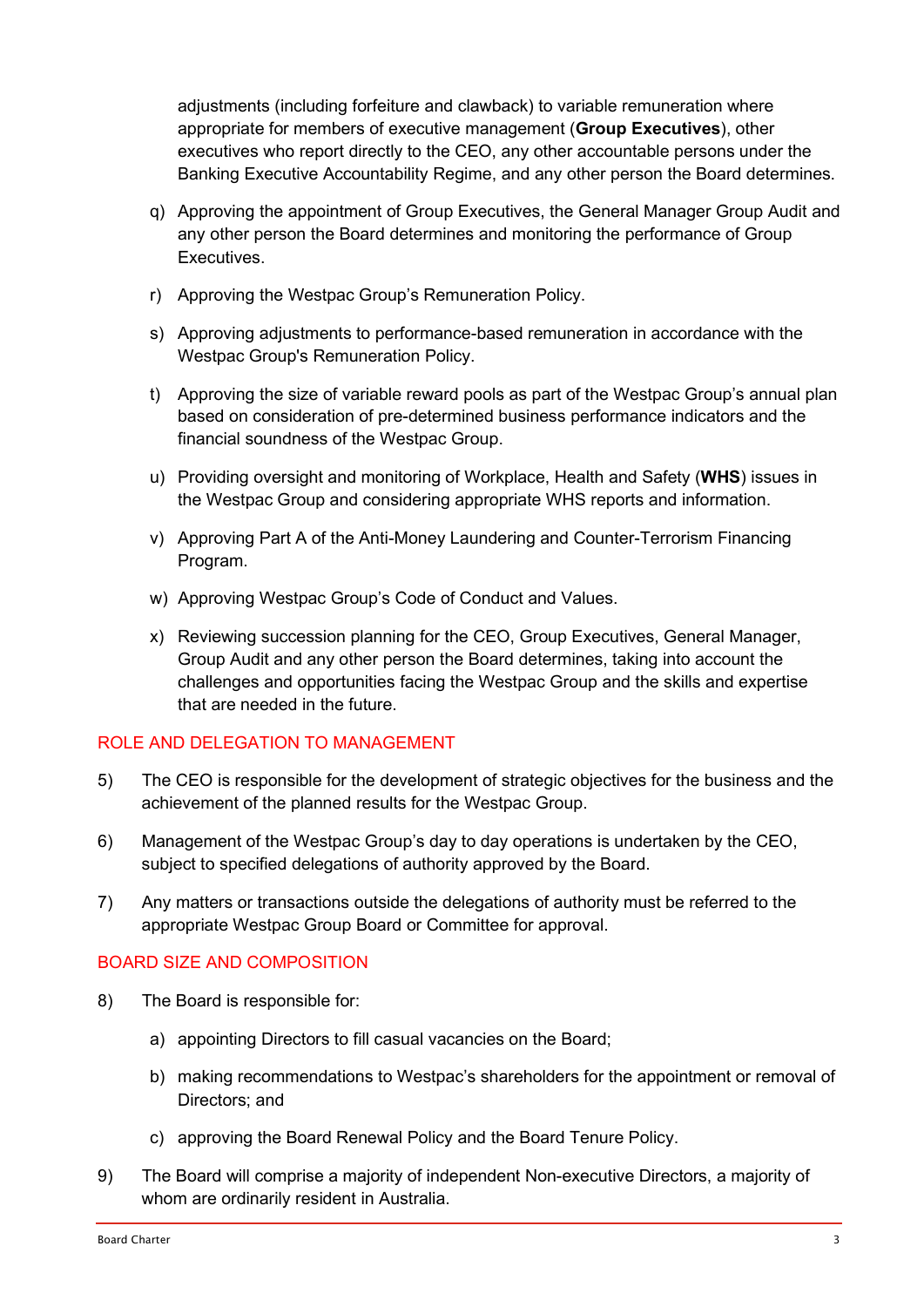- 10) The size of the Board will be determined in accordance with Westpac's Constitution.
- 11) Collectively, the Board members should have a broad range of financial and other skills, experience and knowledge necessary to guide the business of the Westpac Group.
- 12) The Board will determine and regularly review the composition of the Board having regard to the optimum number and skill mix of Directors, subject to the limits imposed by Westpac's Constitution and the terms served by existing Non-executive Directors.
- 13) Non-executive Directors will be engaged through a letter of appointment.

#### **CHAIRMAN**

- 14) The Board will appoint one of its members to be the Chairman in accordance with Westpac's Constitution.
- 15) The Chairman represents the Board to the shareholders and communicates the Board's position.
- 16) The Chairman must be an independent Non-executive Director.
- 17) The Chairman cannot have been the CEO of Westpac at any time during the previous three years.

#### COMPANY SECRETARY

- 18) The Company Secretary is responsible for the co-ordination of all Board business, including agendas, board papers, minutes, communication with regulatory bodies, securities exchanges and all statutory and other filings. The Company Secretary is accountable directly to the Board, through the Chairman, on all matters to do with the proper functioning of the Board.
- 19) The Board will appoint at least one Company Secretary. Appointment and removal of a Company Secretary will be subject to Board approval.
- 20) All Directors shall have direct access to the Company Secretary.

#### BOARD COMMITTEES

- 21) The Board has established Committees to assist the Board in exercising its authority, including the responsibilities set out in paragraph 4.
- 22) The standing Board Committees are:
	- a) Board Audit Committee;
	- b) Board Risk Committee and its sub-committee, the Board Legal, Regulatory & Compliance Committee;
	- c) Board Nominations & Governance Committee;
	- d) Board Remuneration Committee; and
	- e) Board Technology Committee.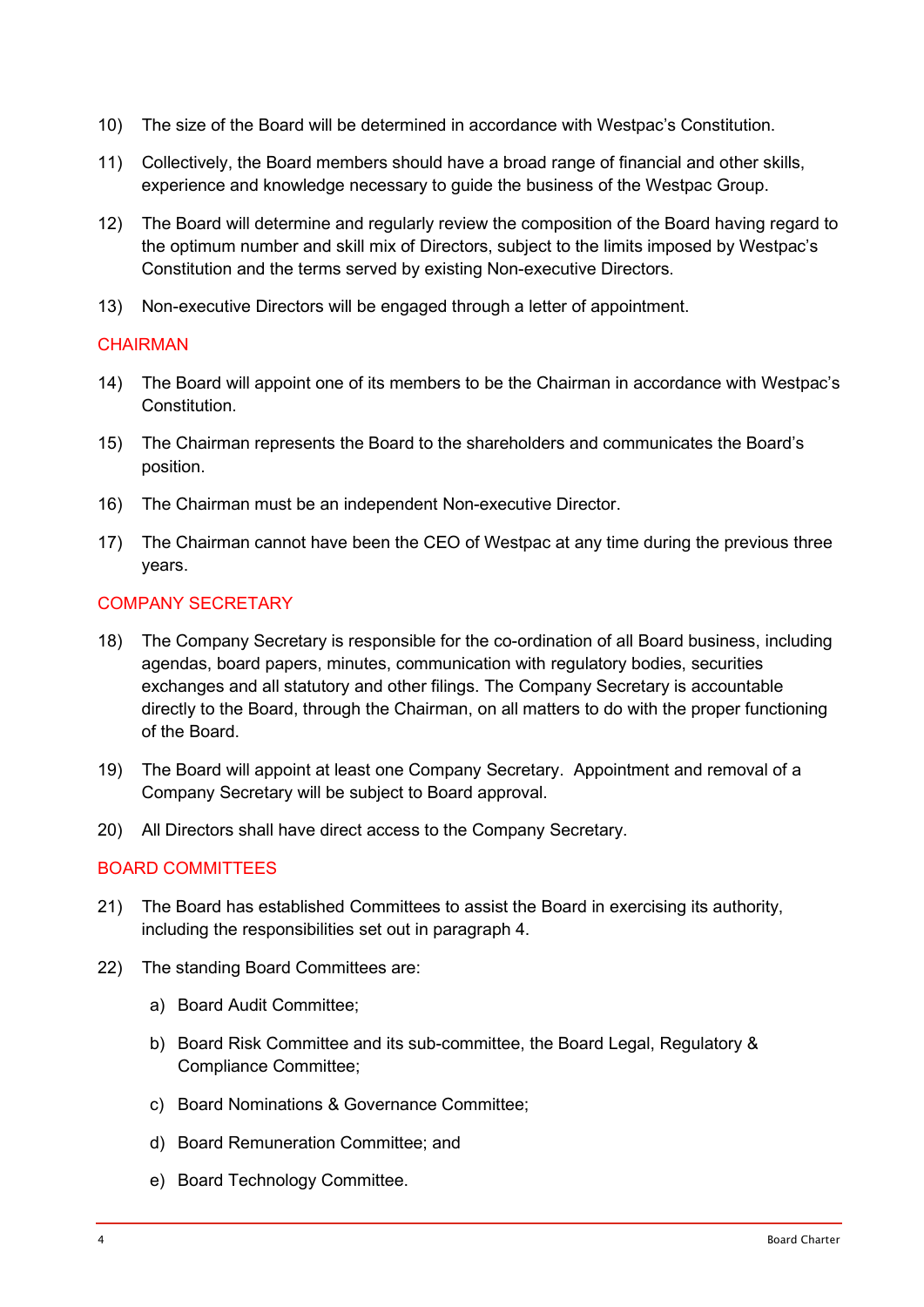- 23) The Board may establish ad hoc Board Committees from time to time to consider matters of special importance or to exercise the delegated authority of the Board.
- 24) The Board will approve the charters of standing Board Committees, which will set out the roles and responsibilities of each Committee.
- 25) The Board will determine the membership and composition of Board Committees, having regard to workload, skills and experience and any regulatory requirements.

#### BOARD MEETINGS

- 26) The Chairman is responsible, in consultation with the CEO and the Company Secretary, for the conduct of all Board meetings. This includes being satisfied that the agendas are comprehensive, that all agenda items and attendees are appropriate and that recommendations fit within the broad strategic direction set by the Board.
- 27) Group Executives are available to be contacted by Directors between meetings. The Board may request any officer or employee of the Westpac Group, external legal counsel or any person or group with relevant experience or expertise to attend meetings of the Board or to meet with any members or consultants to the Board.
- 28) The Board will regularly meet without executive management (other than the CEO), including at the conclusion of each meeting.
- 29) Non-executive Directors will regularly meet without Executive Directors or other management representatives present, including at the conclusion of each meeting.
- 30) The Chairman and other members of the Board will be available to meet with the APRA and other regulators on request.
- 31) Where approvals are granted outside a meeting of the Board, a report is to be provided to the next meeting of the Board.

#### DIRECTOR INDEPENDENCE

- 32) The Board has adopted a definition of independence setting out the interests and relationships to be considered by the Board in assessing the independence of each Director.
- 33) The Board assesses independence of Directors upon appointment and annually through an attestation by each Director.
- 34) The Board collectively, and each Director individually, has the right to seek independent professional advice, subject to the approval of the Chairman, or in the Chairman's absence, the Board.

#### BOARD PERFORMANCE

35) The Board will undertake ongoing assessment and review of performance of the Board, its Committees and individual Directors annually.

#### EXPECTATIONS OF DIRECTORS

36) Board members are expected to observe the highest standards of ethical behaviour.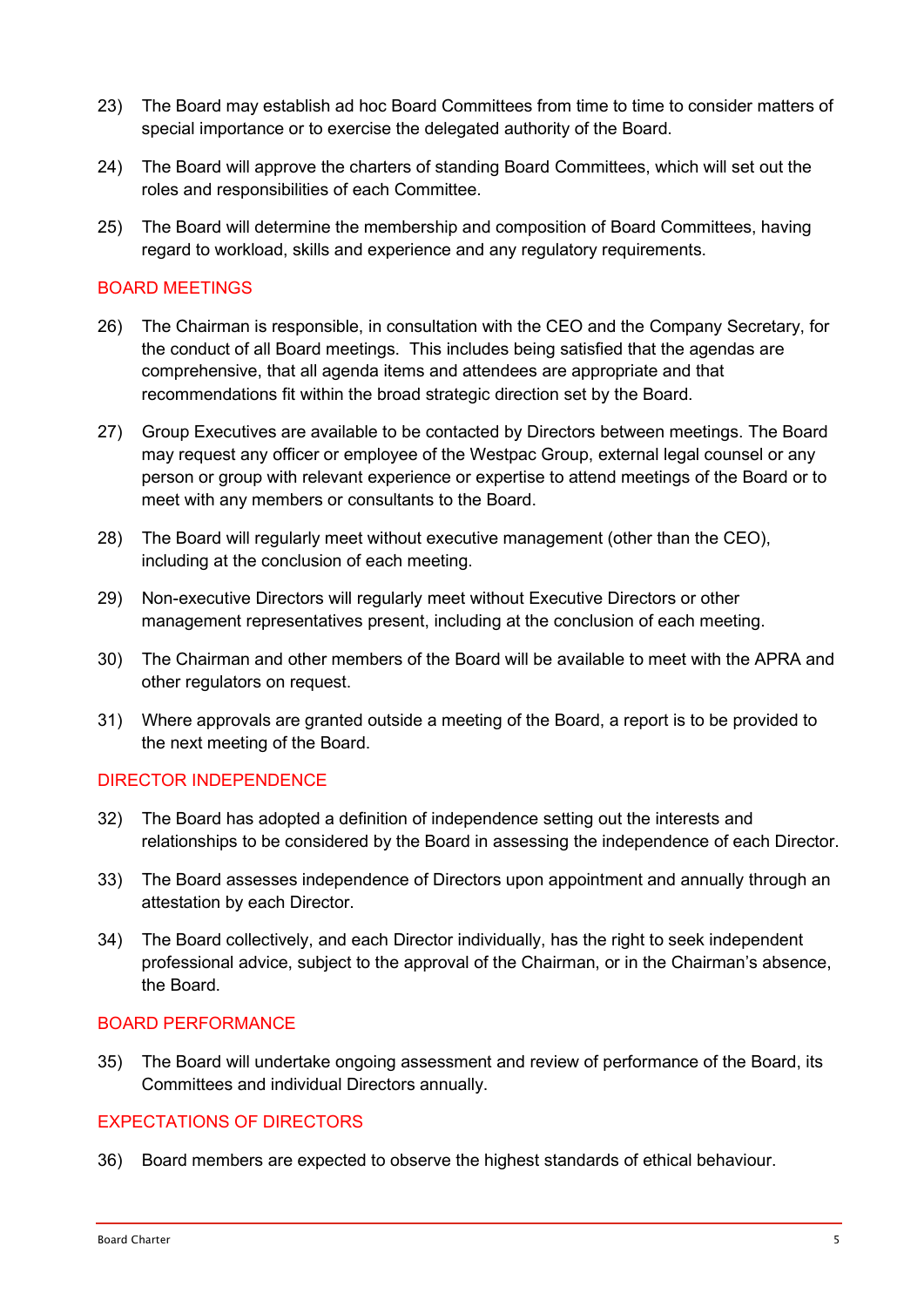- 37) The Board supports and encourages policies within the Westpac Group which require Directors and employees to observe high standards of personal integrity and display honesty in their dealings.
- 38) Board members are expected to comply with Westpac Group policies that apply to directors.

#### CONFLICTS OF INTEREST

- 39) Directors are expected to avoid any action, position or interest that conflicts with an interest of the Westpac Group, or gives the appearance of a conflict.
- 40) A Director that has a material personal interest in a matter that relates to the affairs of the Westpac Group must give the other Directors notice of such interest.
- 41) The Company Secretary will maintain a register of dealings in securities and declarations of interest by Directors and report them to the Board as necessary.

#### REVIEW OF CHARTERS

42) Board and Committee Charters will be reviewed every two years or as required.